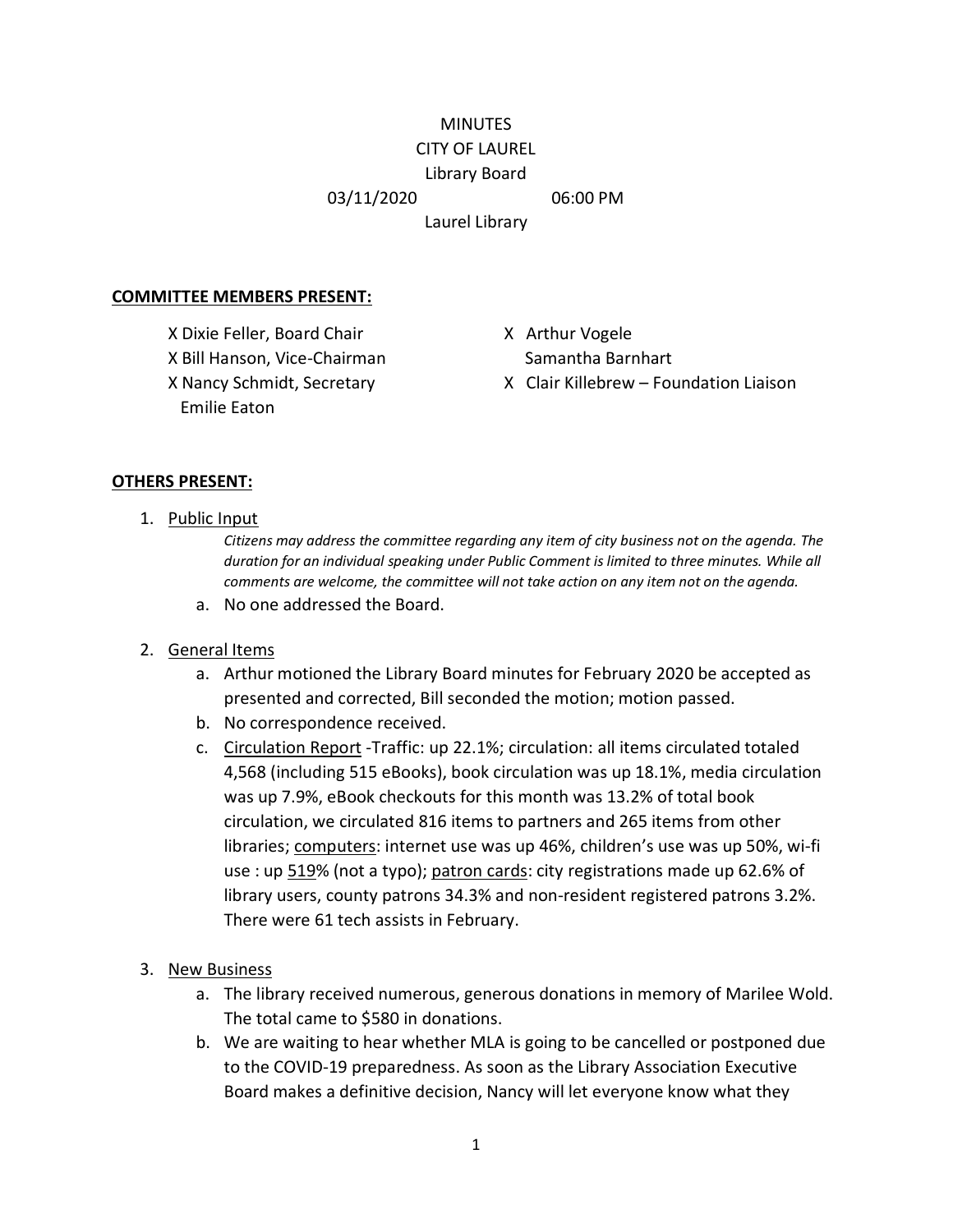decide and if they are getting a refund. Motel rooms will be cancelled as soon as possible if needed.

- c. COVID-19 preparedness is an ongoing issue and will be monitored accordingly. If we need to close the library, notices will be posted on social media and in the newspaper.
- d. It has become apparent the library is becoming a day care for young patrons. After some discussion, it was decided that parents would be asked to monitor how long their children stay at the library without supervision or snacks. The library will not provide snacks or meals directly to afterschool students because of liability and cost issues.
- e. The library has applied for e-Rate funds for reimbursement on internet costs. If the application is accepted the library account will be credited at 40-50% of original costs. This will start July 1, 2020 and end June 30, 2021.
- f. There has been no communication in relation to the budget. We are waiting partly on what the collective bargaining agreement says concerning the union staff. The Director and Board Chair can prepare the rest of the budget according to the projected needs and submit to the Mayor.
- g. Tare Sather called about starting the process for serving lunches throughout the summer. We will start June  $1<sup>st</sup>$  and run through August 23<sup>rd</sup>, 2020. The Board has approved the continuation of the Summer Lunch Program.
- 4. Old Business
	- a. The next Federation meeting is Saturday, March 14, 2020 here at the library. Lunch and snacks are being catered by Red Rooster Kitchen here in Laurel. It will be delivered at about 11:30. Coffee, tea, and water will be served as beverages. There will be a training in the morning on mental health issues in the library. The Crisis Intervention Team of Montana will be presenting the continuing education training. The business meeting will be held in the afternoon.
	- b. Foundation business was presented to Clair Killebrew for review. Mike and Nancy spent an afternoon at Barnes & Noble selecting books that patrons had requested or would be of high-interest to our patrons. There were 131 items purchased with a savings of over \$700. The next book sale is tentatively scheduled for May  $5<sup>th</sup> - 9<sup>th</sup>$  and November  $2<sup>nd</sup> - 7<sup>th</sup>$ , 2020. Sales will be by donation again.
	- c. Invoices for February 2020 were reviewed, commented upon, and accepted as presented. No further questions were asked by the Board Chair.
	- d. The phone service has successfully been moved to Spectrum voice. We haven't experienced any issues with calls being dropped or not connecting. If this happens, Spectrum service will be called.